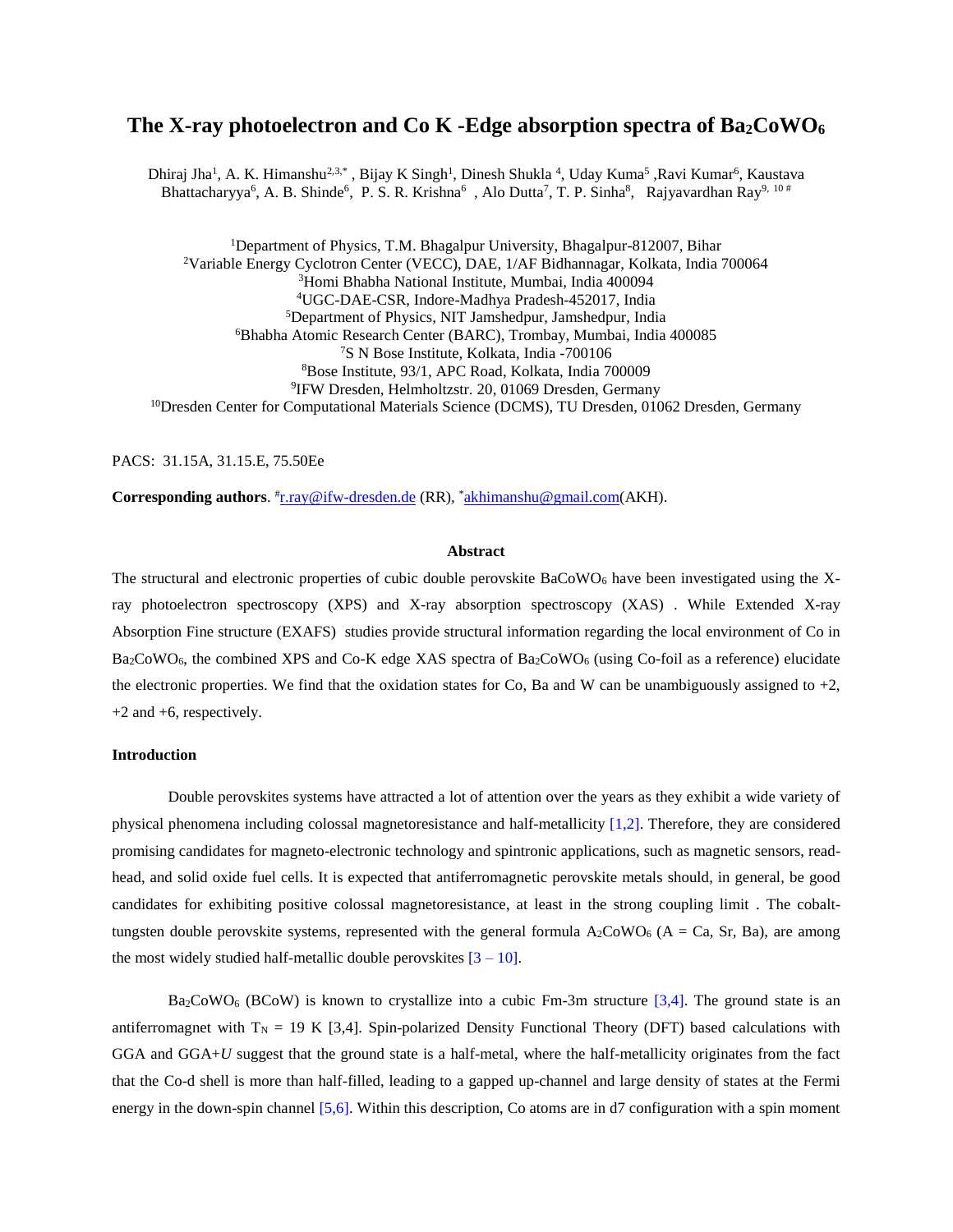of approximately 3  $\mu_B$ . However, it is observed that the orbital moment in this [7] and related compounds Sr<sub>2</sub>CoWO<sub>6</sub> [11] is unquenched, as suggested by observed magnetic moment of 4.90  $\lt \mu_B \lt 5.20$  for Co2+ configuration. For unquenched orbital moments in a cubic environment, local distortions are expected to play a crucial role.

In this *brief report*, we, therefore, focus on understanding the electronic properties and local environment of Co atoms in BCoW. We present our findings on the structural and electronic properties of BCoW as revealed through X-ray photoelectron and X-ray absorption spectroscopy studies.

## **Methods**

BCoW were synthesized using the solid state reactions using stoichiometric mixtures of BaCO3, CoO and WO3 heated at 1200 °C for eight hours. The samples were yellowish dark green in color. Room temperature X-ray diffraction was carried out to confirm the structure. The X-ray diffraction data was analyzed using Rietveld analysis software FULLPROF. The structure is found to be cubic Fm-3m (No. 225) with lattice constant  $a=8.210\text{\AA}$ . The Wyckoff positions of Ba, Co, W, and O atoms are found to be *8c*, *4a*, *4b* and *24e*, respectively.

The XAS measurements have been carried out at the Energy-Scanning EXAFS beamline (BL-9) at the Indus-2 Synchrotron Source (2.5 GeV, 100 mA) at Raja Ramanna Centre for Advanced Technology (RRCAT), Indore, India [12,13]. This beamline operates in the energy range of 4 KeV to 25 KeV. The beamline optics consists of a Rh/Pt coated collimating meridional cylindrical mirror and the collimated beam reflected by the mirror is monochromatized by a  $Si(111)$  (2d=6.2709 Å) based double crystal monochromator (DCM). The second crystal of DCM is a sagittal cylinder used for horizontal focusing while a Rh/Pt coated bendable post mirror facing down is used for vertical focusing of the beam at the sample position. Rejection of the higher harmonics content in the X-ray beam is performed by detuning the second crystal of DCM. In the present case, XAS measurements have been performed in both transmission mode and fluorescent mode.

 For the transmission measurement, three ionization chambers (300 mm length each) have been used for data collection, one ionization chamber for measuring incident flux  $(I_0)$ , second one for measuring transmitted flux  $(I_0)$ and the third ionization chamber for measuring XAS spectrum of a reference metal foil for energy calibration. Appropriate gas pressure and gas mixtures have been chosen to achieve 10-20% absorption in first ionization chamber and 70-90% absorption in second ionization chamber to improve the signal to noise ratio. The absorption coefficient  $\mu$  is obtained using the relation:

$$
\boldsymbol{I}_T = \boldsymbol{I}_0 e^{-\mu x}
$$
 (1)

where, *x* is the thickness of the absorber.

For measurements in the fluorescence mode, the sample is placed at  $45^{\circ}$  to the incident X-ray beam, and a fluorescence detector is placed at right angle to the incident X-ray beam to collect the signal. One ionization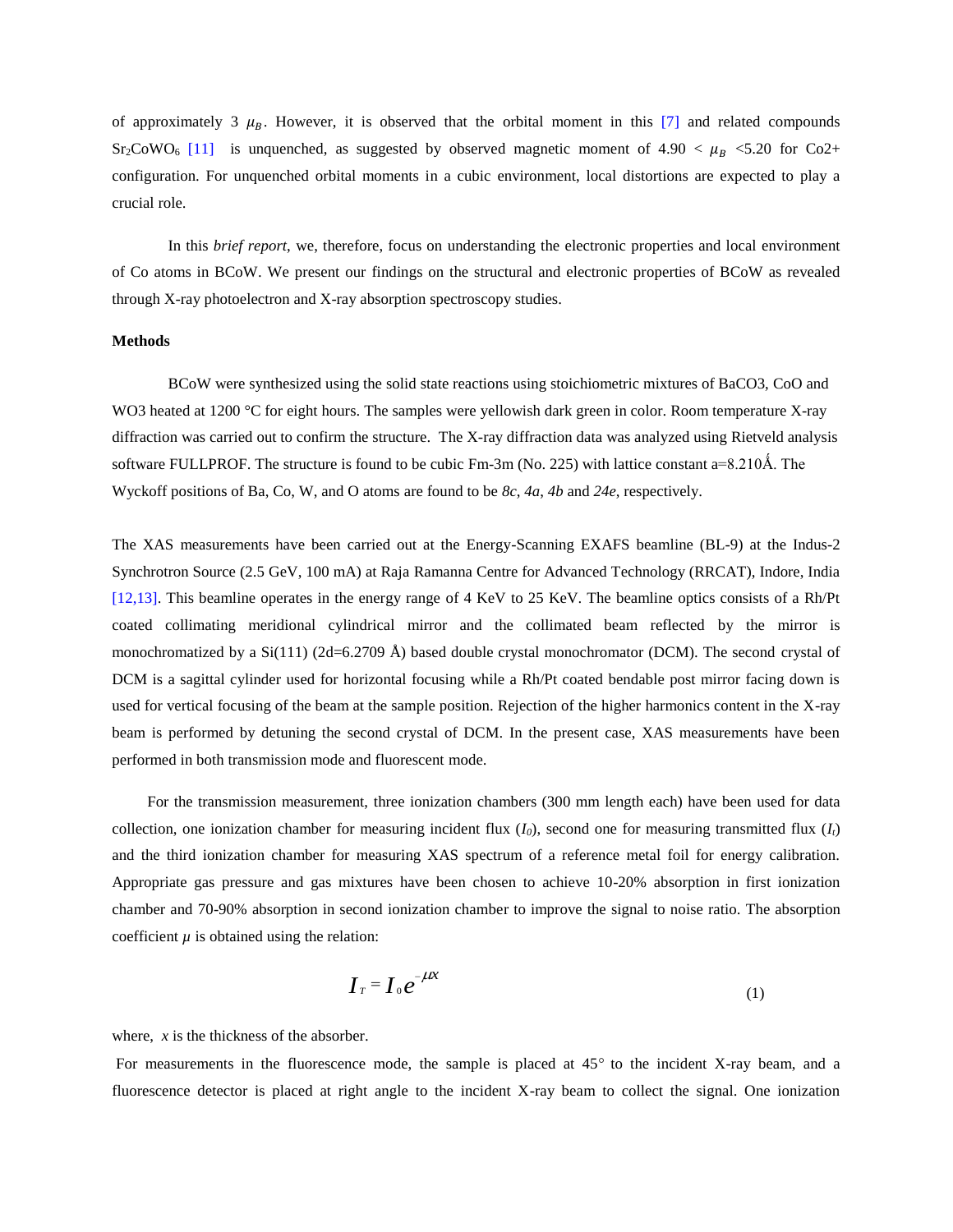chamber detector is placed prior to the sample to measure the incident flux  $(I<sub>0</sub>)$  and florescence detector measures the fluorescence intensity  $(I_f)$ . In this case the X-ray absorption co-efficient of the sample is determined by  $\mu = I_f / I_0$ , and the spectrum was obtained as a function of energy by scanning the monochromator over the specified range.

To obtain the qualitative information about the local structure, oscillations in the absorption spectra  $\mu(E)$ has been converted to absorption function  $\chi(E)$  defined as follows:

$$
\chi(E) = \frac{\mu(E) - \mu_0(E)}{\Delta \mu_0(E_0)}
$$
\n(2)

where,  $E_0$  is absorption edge energy,  $\mu_0(E_0)$  is the bare atom background and  $\Delta\mu_0(E_0)$  is the step in  $\mu(E)$ value at the absorption edge. The energy dependent absorption coefficient  $\chi(E)$  has been converted to the wave number dependent absorption coefficient  $\chi(k)$  using the relation,

$$
K = \sqrt{\frac{2m(E - E_0)}{\hbar^2}}
$$
 (3)

where, m is the electron mass.  $\chi(k)$  is weighted by  $k^2$  to amplify the oscillation at high k and the  $\chi(k)k^2$  functions are Fourier transformed in *R* space to generate the  $\chi(R)$  versus *R* spectra in terms of the real distances from the center of the absorbing atom. The set of EXAFS data analysis programme available within Demeter<sup>3</sup> software package have been used for EXAFS data analysis. This includes background reduction and Fourier transform to derive the  $\chi(R)$  versus R spectra from the absorption spectra (using ATHENA [14] software), generation of the theoretical EXAFS spectra starting from an assumed crystallographic structure and finally fitting of experimental data with the theoretical spectra using ARTEMIS software [14].

#### **Results and discussion**

#### **A. X-ray photoelectron spectroscopy (XPS):**

Figure 1(a) shows the XPS spectrum of the material in the energy window of 0–900eV. The profiles of the XPS spectra are identified and indexed. The 2p core level spectrum of Co is shown in Fig. 1(b). Due to the spin-orbit effect the 2p spectrum is split into  $2p_{1/2}$  and  $2p_{3/2}$  peaks, positioned at 798.4 and 782.7 eV, respectively. The binding energy difference between these two spin-orbit peaks is ~15.7 eV. The presence of strong satellite of  $2p_{1/2}$  peak at ~ 804.7 eV suggests the presence of  $Co^{2+}$  state in this material. The FWHM of  $2p_{1/2}$  is found to be ~ 4 eV. The broadening of  $2p_{1/2}$  peak is due to the multiple splitting as observed for CoO [15]. In octahedral co-ordination Co<sup>2+</sup> ions have the t<sub>2g</sub><sup>5</sup>e<sub>g</sub><sup>2</sup> configuration and S = 3/2. As a result the d-d and O(2p) to Co(3d) charge transfer excitations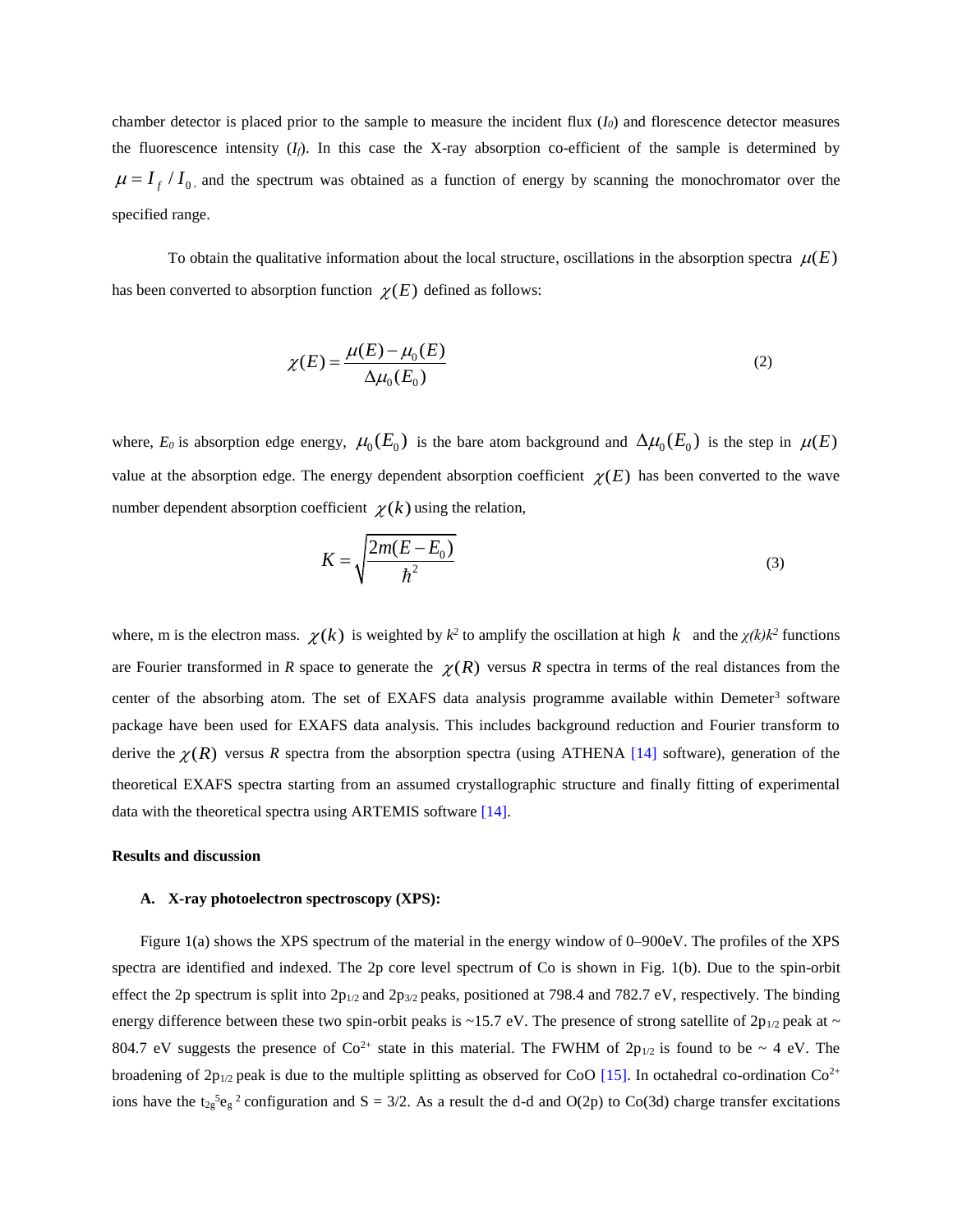may arise that enhance the number of final states, thus resulting in the multiplet structure of the Co 2p doublet and satellite lines. The line broadening and the high value of doublet separation (15.7 eV) are responsible for the weak resolution of the multiplet for this material. The chemical shift of Co-2p<sub>3/2</sub> state is +4.7 with respect to its literature value [16].



(a)



**Fig. 1:** XPS spectra of BCoW: (a) X-ray photoelectron spectra of BCoW in the energy window of 0 to 900 eV. The core level spectrum of (b) Co 2p, (c) Ba 3d, and (d) W 4f states.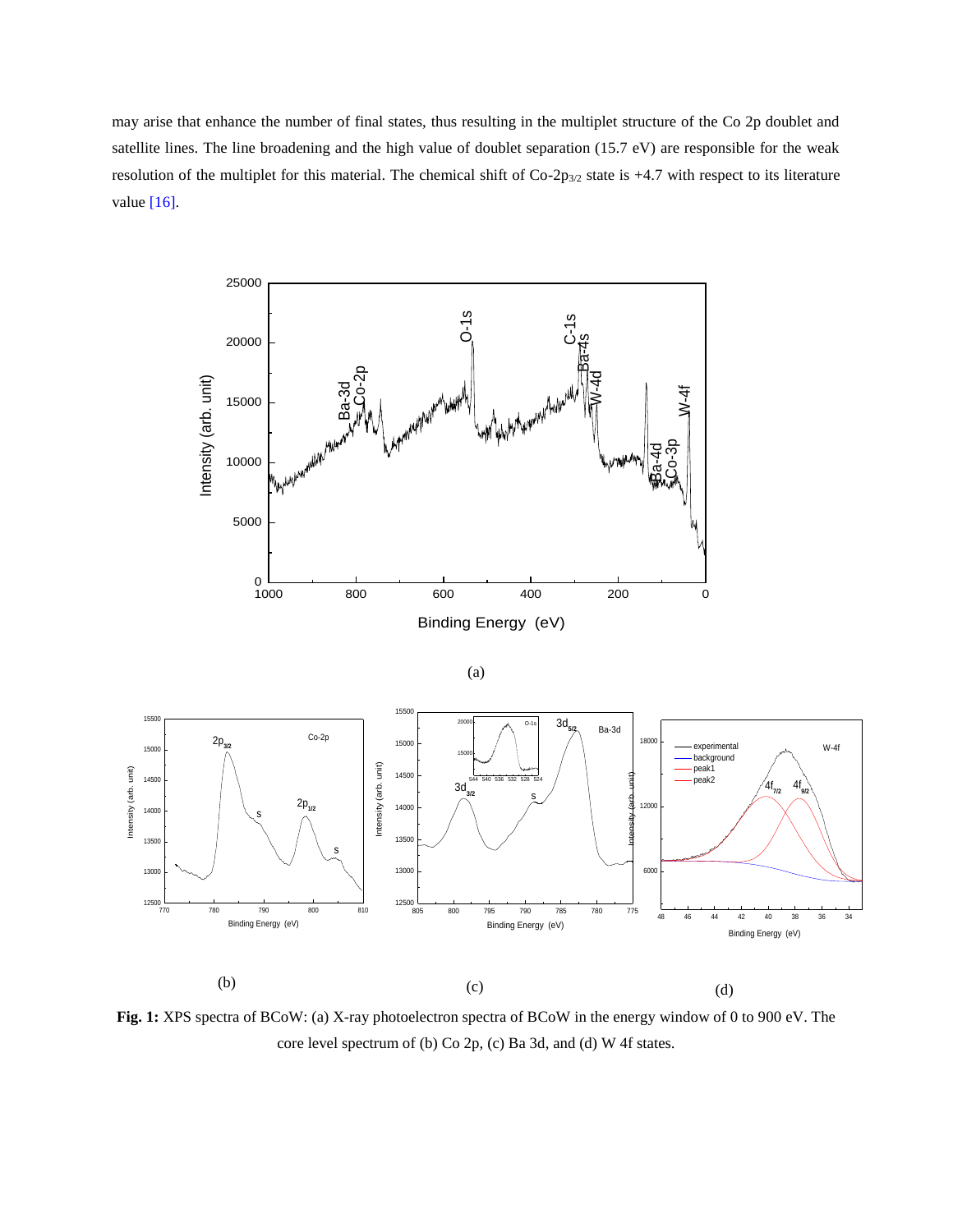The core level Ba-3d spectrum is shown in Fig. 1(c) The spectrum splits into two components,  $viz$ . 3d<sub>5/2</sub> and  $3d_{3/2}$  because of a spin–orbit interaction. The spin–orbit splitting energy of Ba-3d state is approximately 16 eV with 3d5/2 (782.6 eV) and 3d3/2 (798.4 eV) lines at lower and higher binding-energy (BE) positions respectively. The absence of any extra peak in Ba-3d $_{5/2}$  suggests that the existing peak can be assigned for the Ba ion in the perovskite environments. Th presence of a satellite feature (indexed as S) is very common phenomenon in the core level spectrum of alkaline earth metals. The oxygen 1s spectrum in the inset of Fig. 1(c) shows a single peak suggests the presence of only lattice oxygen in the material.

The XPS spectrum of W 4f states is shown in Fig. 1(d) The asymmetric broad nature of the peaks indicates the presence of more than one peak and hence the spectrum is de-convoluted into two peaks. The peak position of  $4f_{7/2}$  and  $4f_{9/2}$  is 40.0 and 37.6 eV respectively. Since the peaks are at higher binding energy side it indicates the W<sup>6+</sup> state in this material [17].

#### **B. Extended X-ray Absorption fine Structure** (**EXAFS):**

The normalized XANES spectra of BCoW and Co foil at Co K-edge have been shown in Fig. 2(a). The spectum for BCoW is very similar to that for CoO  $[18,19]$ , implying the +2 oxidation state for Co in this compound. The normalized EXAFS absorption spectrum is shown in Fig 1(b).  $\chi(R)$  versus *R* plots at Co K-edge were generated by fourier transform of  $k^2 \chi(K)$  over *k* range of 2.5-9.0 Å<sup>-1</sup> and are shown in Fig. 1(c). The EXAFS data have been fitted by assuming  $Ba_2CoWO_6$  crystal structure. The peak at 1.5 Å has contribution of Co-O coordinaton shell while the peak at 3.0 Å has contribution of Co-Ba coordination shell. The best fitted parameters have been listed in Table I.

| Path        | <b>Parameter</b> | Ba <sub>2</sub> CoWO <sub>6</sub> |
|-------------|------------------|-----------------------------------|
| Co edge     |                  |                                   |
| $Co-O$      | R(A) (2.12)      | $2.08 \pm 0.005$                  |
|             | N(6)             | $6 \pm 0.12$                      |
|             | $\sigma^2$       | $0.0048 \pm 0.0016$               |
| Co-Ba       | R(A) (3.51)      | $3.43 \pm 0.005$                  |
|             | N(8)             | 8 ± 0.16                          |
|             | $\sigma^2$       | $0.0091 \pm 0.002$                |
| R<br>factor |                  | 0.005                             |

**Table 1** Bond length, coordination number and disorder factors obtained by EXAFS fitting for  $Ba_2CoWO_6$  at Co Kedge.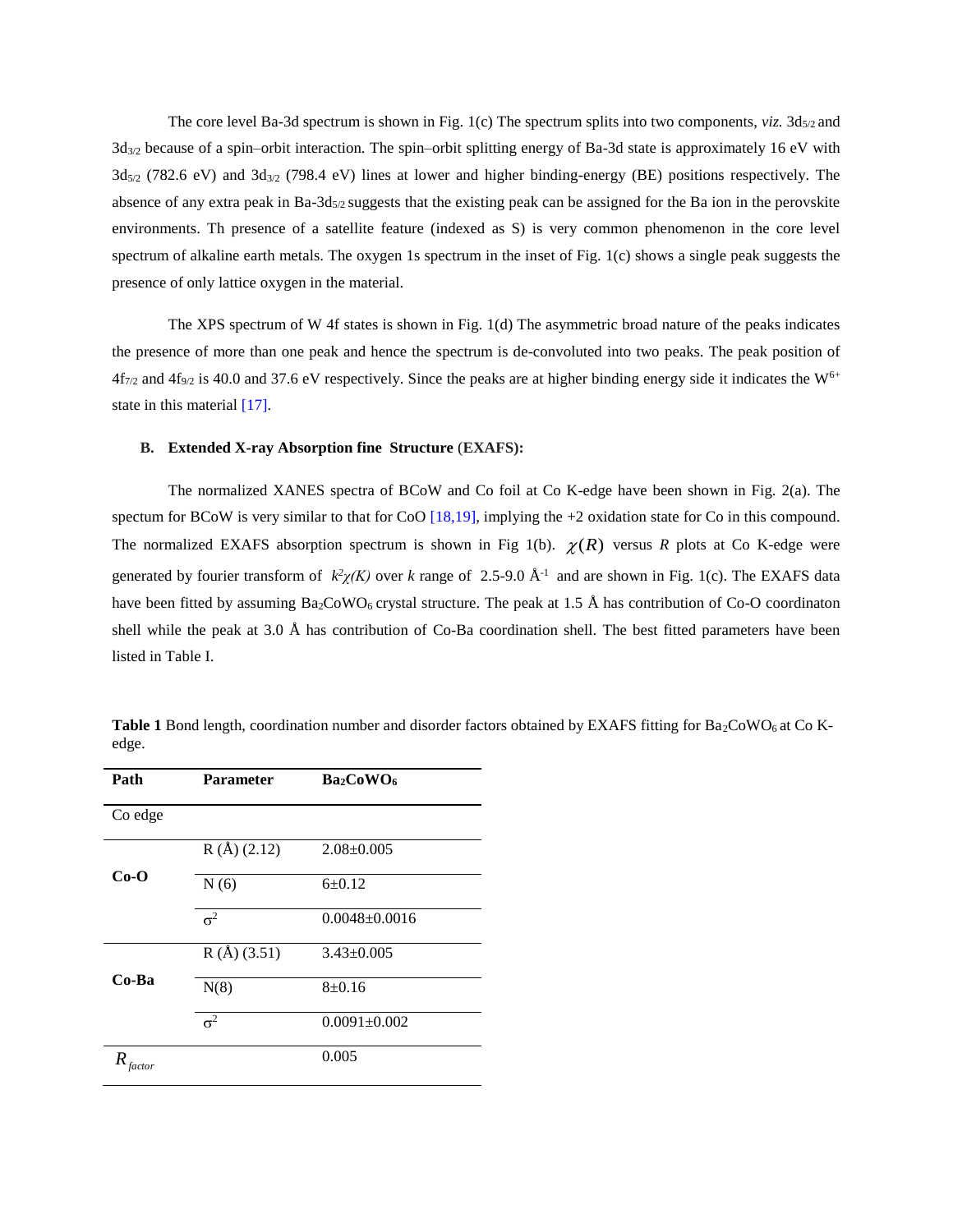

**Fig.** 2 (a) Normalized XANES spectra of Ba<sub>2</sub>CoWO<sub>6</sub> sample and Co foil at Co K-edge. (b) Normalizes EXAFS spectrum of Ba<sub>2</sub>CoWO<sub>6</sub> sample measured at Co K-edge, and (c) Fourier transformed EXAFS spectrum of  $Ba<sub>2</sub>CoWO<sub>6</sub>$  sample measured at Co K-edge. The experimental spectrum is represented by scatter points and theoretical fit is represented by solid line.

## **Reference:**

- **1.** A. W. Sleight, and Roland Ward. "Compounds of heptavalent rhenium with the perovskite structure." *Journal of the American Chemical Society* **83**, 1088 (1961).
- **2.** F. K. Patterson, Carl W. Moeller, and Roland Ward. "Magnetic oxides of molybdenum (V) and tungsten (V) with the ordered perovskite structure." *Inorganic Chemistry* **2**, 196 (1963).
- **3.** D. E.Cox, G. Shirane, and B. C. Frazer. "Neutron‐Diffraction Study of Antiferromagnetic Ba2CoWO6 and Ba2NiWO6." *Journal of Applied Physics* **38**, 1459 (1967).